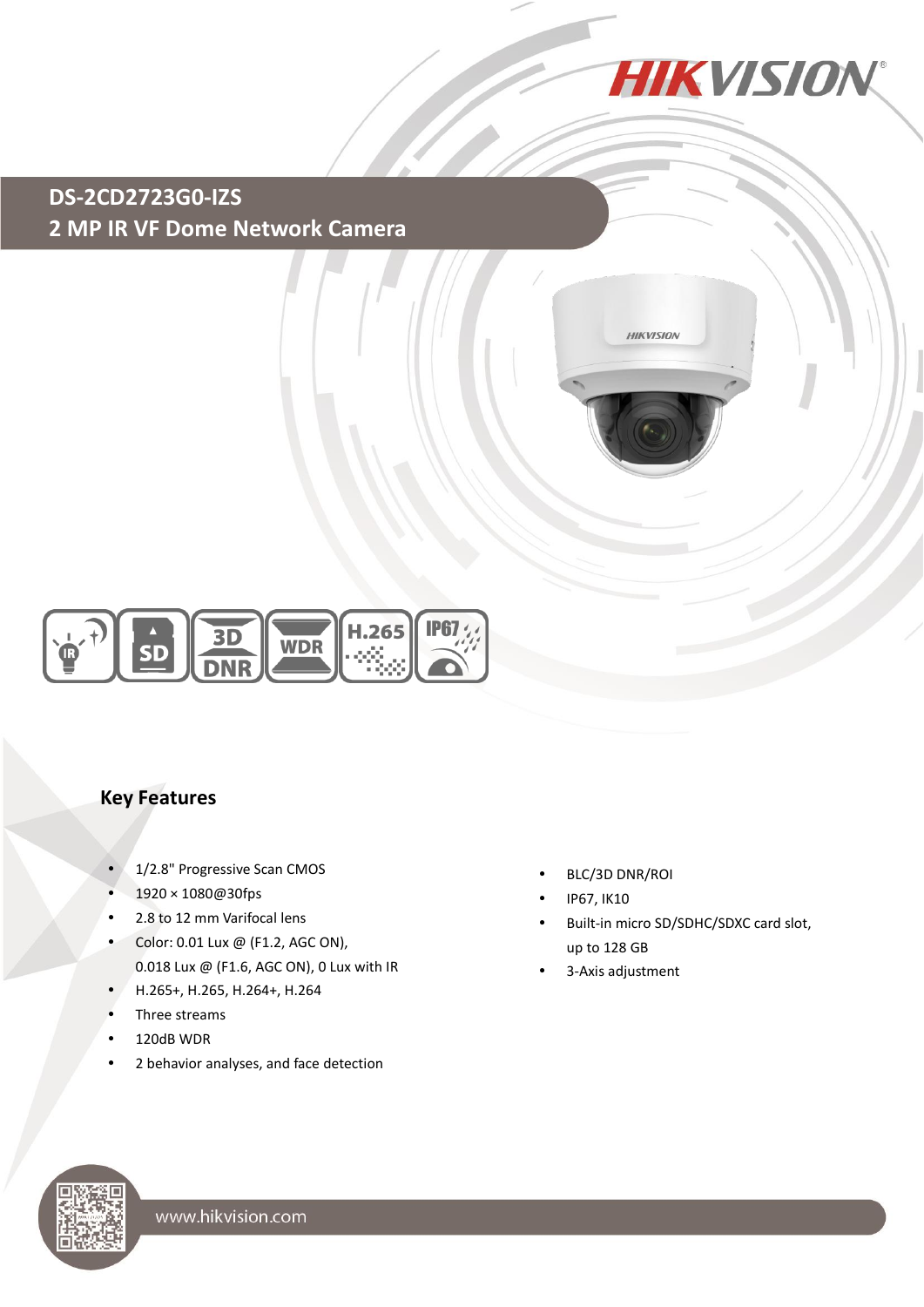

## **Specifications**

Y

| Camera                         |                                                                             |  |
|--------------------------------|-----------------------------------------------------------------------------|--|
| Image Sensor                   | 1/2.8" Progressive Scan CMOS                                                |  |
| Min. Illumination              | Color: 0.01 Lux @ (F1.2, AGC ON), 0.018 Lux @ (F1.6, AGC ON), 0 Lux with IR |  |
| Shutter Speed                  | 1/3 s to 1/100,000 s                                                        |  |
| Slow Shutter                   | Yes                                                                         |  |
| Auto-Iris                      | No                                                                          |  |
| Day & Night                    | <b>IR Cut Filter</b>                                                        |  |
| <b>Digital Noise Reduction</b> | 3D DNR                                                                      |  |
| <b>WDR</b>                     | 120dB                                                                       |  |
| 3-Axis Adjustment              | Pan: 0° to 355°, tilt: 0° to 75°, rotate: 0° to 355°                        |  |
| Lens                           |                                                                             |  |
| Focal length                   | 2.8 to 12 mm                                                                |  |
| Aperture                       | F <sub>1.6</sub>                                                            |  |
| Focus                          | Auto                                                                        |  |
| <b>FOV</b>                     | horizontal FOV: 110° to 31°                                                 |  |
|                                | vertical FOV: 58° to 18°                                                    |  |
|                                | diagonal FOV: 136° to 36°                                                   |  |
| Lens Mount                     | $\Phi$ 14                                                                   |  |
| IR                             |                                                                             |  |
| IR Range                       | Up to 30 m                                                                  |  |
| Wavelength                     | 850nm                                                                       |  |
| <b>Compression Standard</b>    |                                                                             |  |
| Video Compression              | Main stream: H.265/H.264                                                    |  |
|                                | Sub-stream: H.265/H.264/MJPEG<br>Third stream: H.265/H.264                  |  |
| H.264 Type                     | Main Profile/High Profile                                                   |  |
| $H.264+$                       | Main stream and sub-stream support                                          |  |
| H.265 Type                     | Main Profile                                                                |  |
| $H.265+$                       | Main stream and sub-stream support                                          |  |
| Video Bit Rate                 | 32 Kbps to 16 Mbps                                                          |  |
| Audio Compression              | G.711/G.722.1/G.726/MP2L2/PCM                                               |  |
| Audio Bit Rate                 | 64Kbps(G.711)/16Kbps(G.722.1)/16Kbps(G.726)/32-192Kbps(MP2L2)               |  |
| <b>Smart Feature-set</b>       |                                                                             |  |
| <b>Behavior Analysis</b>       | Line crossing detection, intrusion detection                                |  |
| <b>Face Detection</b>          | Yes                                                                         |  |
| Region of Interest             | 1 fixed region for main stream and sub-stream                               |  |
| <b>Image</b>                   |                                                                             |  |
| Max. Resolution                | $1920 \times 1080$                                                          |  |
| Main Stream                    | 50Hz: 25fps (1920 × 1080, 1280 × 960, 1280 × 720)                           |  |
|                                | 60Hz: 30fps (1920 × 1080, 1280 × 960, 1280 × 720)                           |  |
| Sub-Stream                     | 50Hz: 25fps (640 × 480, 640 × 360, 320 × 240)                               |  |
|                                | 60Hz: 30fps (640 × 480, 640 × 360, 320 × 240)                               |  |
| <b>Third Stream</b>            | 50Hz: 25fps (1920 × 1080, 1280 × 720, 640 × 360, 352 × 288)                 |  |
|                                | 60Hz: 30fps (1920 × 1080, 1280 × 720, 640 × 360, 352 × 240)                 |  |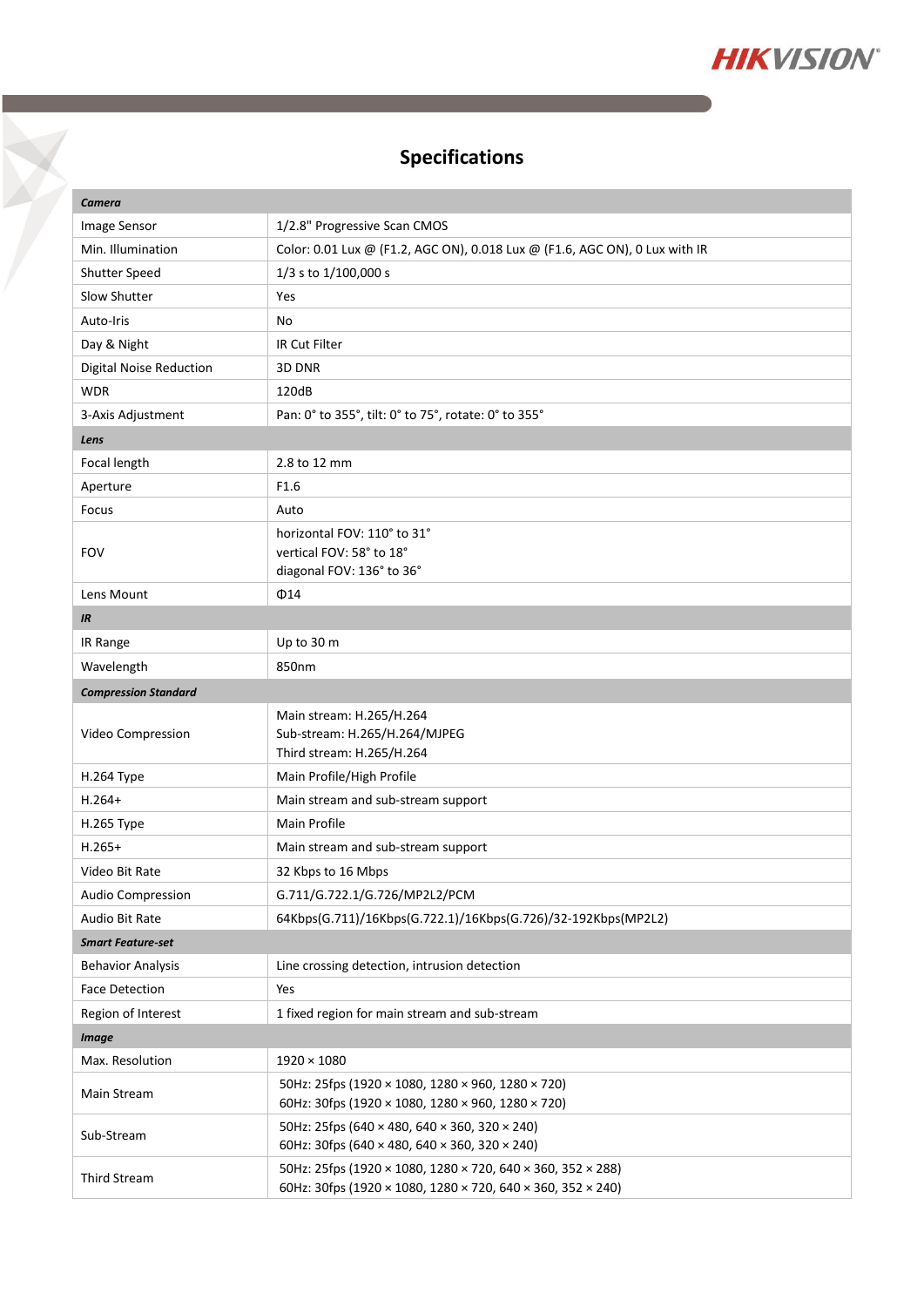

| Image Enhancement                  | BLC/3D DNR                                                                                                                           |  |
|------------------------------------|--------------------------------------------------------------------------------------------------------------------------------------|--|
| <b>Image Setting</b>               | Rotate mode, saturation, brightness, contrast, sharpness adjustable by client software or web<br>browser                             |  |
| <b>Target Cropping</b>             | No                                                                                                                                   |  |
| Day/Night Switch                   | Auto/Schedule/Triggered by alarm in                                                                                                  |  |
| <b>Network</b>                     |                                                                                                                                      |  |
| Network Storage                    | Support Micro SD/SDHC/SDXC card (128G), local storage and NAS (NFS, SMB/CIFS), ANR                                                   |  |
| Alarm Trigger                      | Motion detection, video tampering, network disconnected, IP address conflict, illegal login, HDD<br>full, HDD error                  |  |
| Protocols                          | TCP/IP, ICMP, HTTP, HTTPS, FTP, DHCP, DNS, DDNS, RTP, RTSP, RTCP, PPPoE, NTP, UPnP™, SMTP,<br>SNMP, IGMP, 802.1X, QoS, IPv6, Bonjour |  |
| <b>General Function</b>            | One-key reset, anti-flicker, three streams, heartbeat, mirror, password protection, privacy mask,<br>watermark, IP address filter    |  |
| <b>Firmware Version</b>            | V5.5.2                                                                                                                               |  |
| API                                | ONVIF (PROFILE S, PROFILE G), ISAPI                                                                                                  |  |
| Simultaneous Live View             | Up to 6 channels                                                                                                                     |  |
| User/Host                          | Up to 32 users<br>3 levels: Administrator, Operator and User                                                                         |  |
| Client                             | iVMS-4200, Hik-Connect, iVMS-5200                                                                                                    |  |
| Web Browser                        | IE8+, Chrome 31.0-44, Firefox 30.0-51, Safari 8.0+                                                                                   |  |
| <b>Interface</b>                   |                                                                                                                                      |  |
| Audio                              | 1 input (line in/mic.in, 3.5 mm), 1 output (line out, 3.5 mm), mono sound                                                            |  |
| <b>Communication Interface</b>     | 1 RJ45 10M/100M self-adaptive Ethernet port                                                                                          |  |
| Alarm                              | 1 input, 1 output (up to 12 VDC, 30 mA), terminal block                                                                              |  |
| Video Output                       | 1Vp-p Composite Output(75Ω/BNC)                                                                                                      |  |
| On-board storage                   | Built-in Micro SD/SDHC/SDXC slot, up to 128 GB                                                                                       |  |
| <b>SVC</b>                         | H.264 and H.265 encoding                                                                                                             |  |
| <b>Reset Button</b>                | Yes                                                                                                                                  |  |
| <b>Audio</b>                       |                                                                                                                                      |  |
| <b>Environment Noise Filtering</b> | Yes                                                                                                                                  |  |
| Audio Sampling Rate                | 16 kHz/32 kHz/44.1 kHz/48 kHz                                                                                                        |  |
| <b>General</b>                     |                                                                                                                                      |  |
| <b>Operating Conditions</b>        | -30 °C to +60 °C (-22 °F to +140 °F), Humidity 95% or less (non-condensing)                                                          |  |
| Power Supply                       | 12 VDC ± 25%, terminal block<br>PoE (802.3af, class 3)                                                                               |  |
| Power Consumption and<br>Current   | 12 VDC, 0.8A, max. 10W<br>PoE (802.3af, 37V to 57V), 0.35A to 0.2A, max. 12W                                                         |  |
| Protection Level                   | IP67, IK10<br>TVS 2000V Lightning Protection, Surge Protection and Voltage Transient Protection                                      |  |
| Material                           | Metal                                                                                                                                |  |
| <b>Dimensions</b>                  | $\Phi$ 153.4 × 133.1 mm ( $\Phi$ 6.0" × 5.2")                                                                                        |  |
| Weight                             | Camera: Approx. 1330 g (2.9 lb.)<br>With Package: Approx. 1800 g (4.0 lb.)                                                           |  |

#### **Available Model:**

X

DS-2CD2723G0-IZS(2.8 to 12 mm)